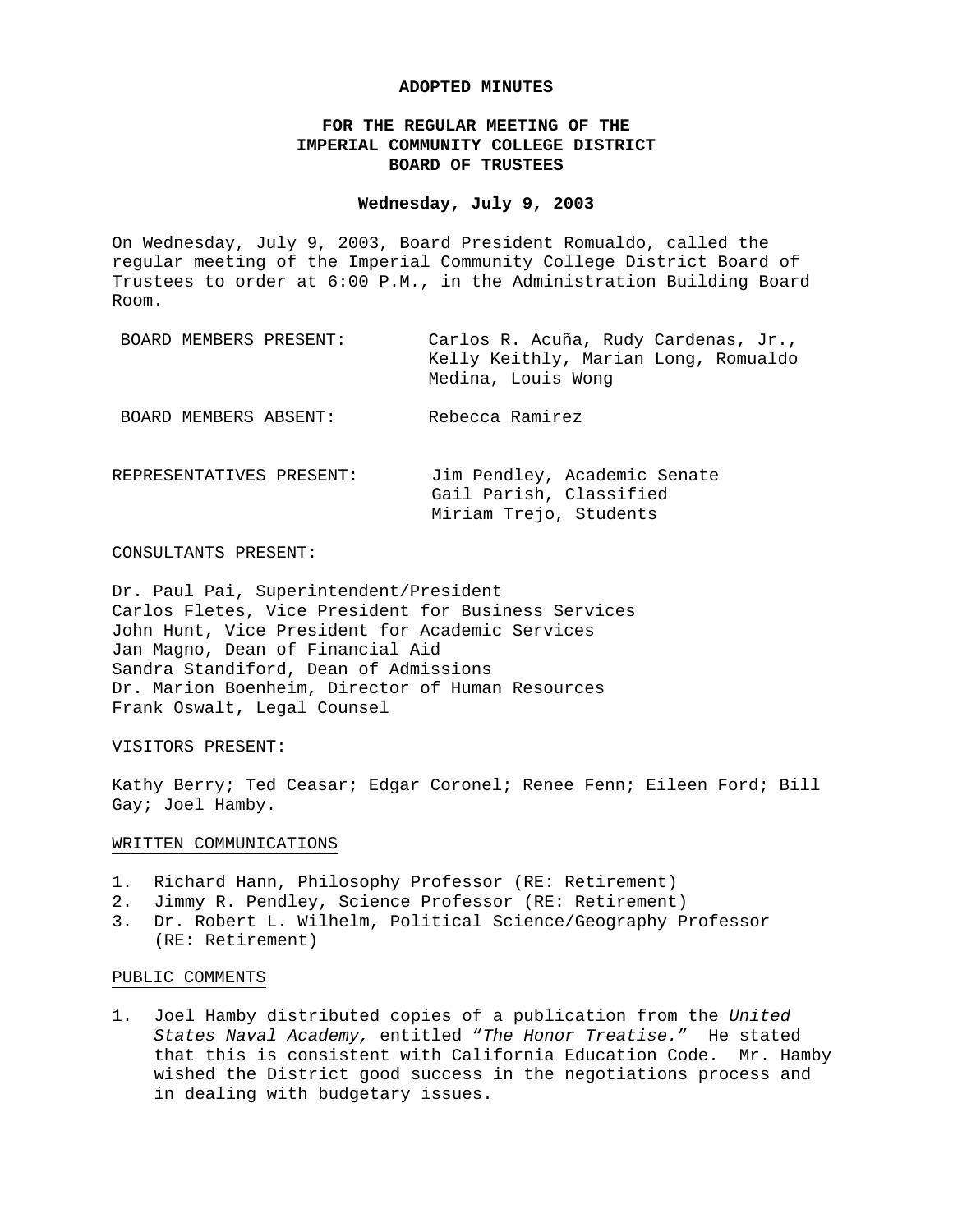2. Kathy Berry invited everyone to the Paramedics (EMT) Graduation on July 10, 2003, at 6:00 P.M., in Room 2131.

# INLAND VALLEYS' TRUSTEES/SDICCCA ALLIANCE MEETINGS

Trustee Marian Long attended the Inland Valleys' Trustees Association meeting on June 13, 2003, at Copper Mountain College in Joshua Tree. The following issues were discussed:

- Nancy Cisneros from the League of California Cities spoke to the group about the dilemma that cities find themselves in.
- A quote from a recent story from the *Sacramento Bee* entitled "Cities May Turn to Ballot to Find Funds" stated "This is not about today's revenue or how can we get our hands on more money. This is about how can we establish a relationship with the state that gives to each level of government the proper revenue streams to encourage good policy-making."
- The "Fair Share" budget proposal for community colleges recommendation was adopted by the Board of Governors and has become the backbone of the community college proposal. The Legislature continues to be responsive to community college issues.
- Both houses have language that would reduce apportionment from concurrent enrollment by \$25 million. There is language to protect a district from having more than a \$2.5 million hit to their apportionment.
- The Conference Committee has reduced the "Fair Share" figure by \$38 million. This funding is being used to adjust Student Financial Aid and to provide \$3.8 million for a statewide public information campaign by the Chancellor's Office.
- Economic Development funding continues to be reduced.

Mrs. Long also attended the SDICCCA Board Alliance meeting at the San Diego County Office of Education on July 7, 2003, along with Dr. Pai. The following information was presented:

- Legislative Advocate Art Castanares reported that he spent time in the State Budget Office in Sacramento. He was optimistic that a budget settlement would be reached within a week.
- Both the Inland Valleys' Association and the SDICCCA Alliance support the AB-40 equalization bill.

Trustees thanked Marion for representing the Board and the District at these very important meetings.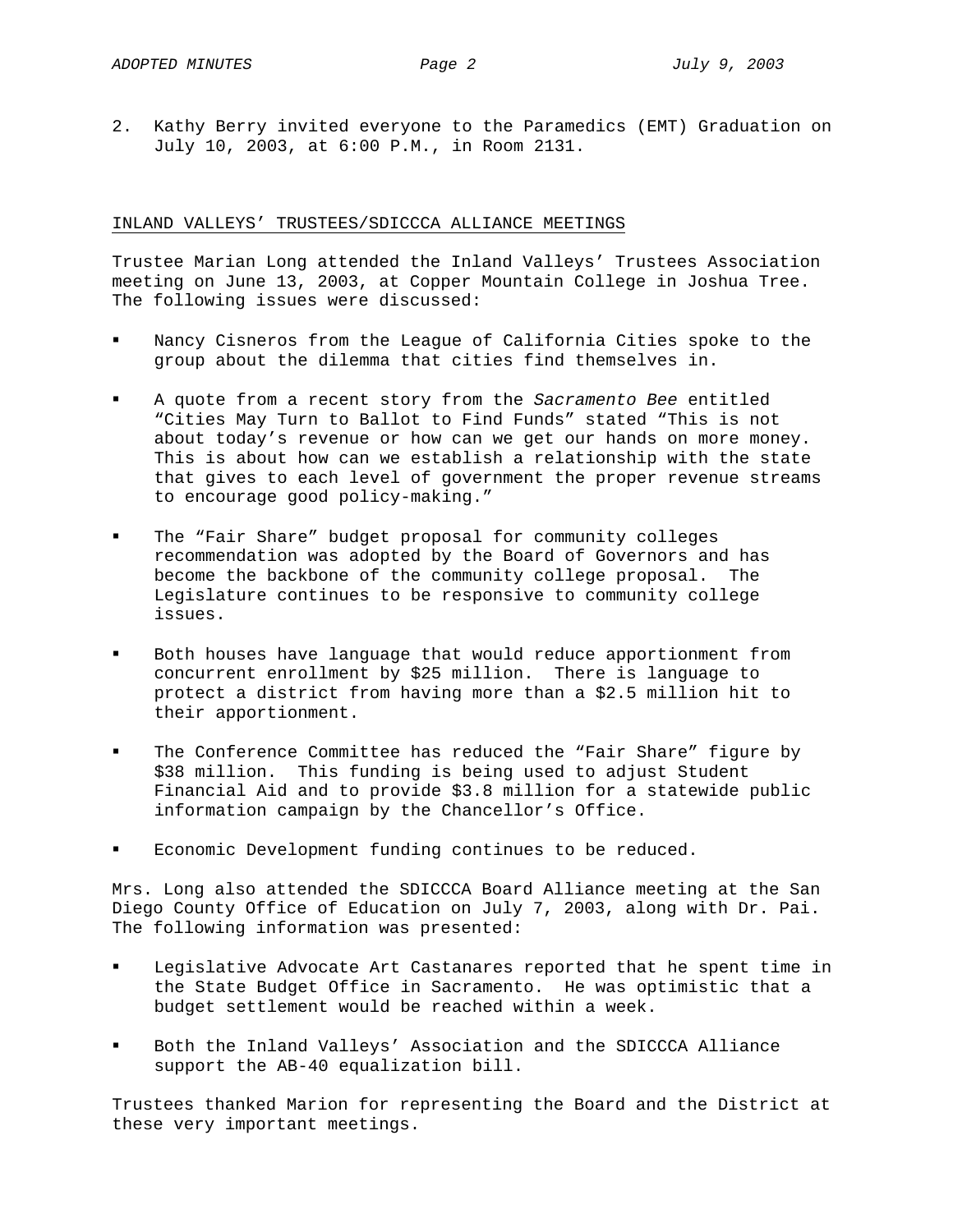## ASSOCIATED STUDENT GOVERNMENT UPDATE

ASG President, Miriam Trejo, stated that the ASG is working on updating their web page with next year's activities.

## ACADEMIC SENATE UPDATE

Academic Senate President, Jim Pendley, reported the Senate will not be meeting during the summer and that there is no progress to report.

# PRESIDENT'S UPDATE

Dr. Pai reported the following:

- Lenny Fabian was named as Board Director of the Imperial Valley Economic Development Commission.
- IVC received a Summer Preceptorship Program for our nursing students. The funds are from the Governor's State Workforce Investment Act funds. The total award is \$250,000 over two years. IVC's share will be \$58,000.
- Becky Green, Director of Child, Family & Consumer Sciences, has been appointed to be a member of the Imperial County Children and Families First Commission. It is an outstanding honor reflecting her accomplishments in this area.
- Chief Technology Officer, Edgar Coronel, has established an Information Technology Support Services Committee to provide support services to the whole College.
- Small Business Administration for San Diego and Imperial Counties has again selected IVC as a Small Business Development Sub-Center. The only other Sub-Center selected is Mira Costa along with the Lead Center at Southwestern College.
- At the Freedom Fest event on July  $4<sup>th</sup>$  nearly 30,000 came to campus and the surrounding roads and fields to enjoy the spectacular fireworks and the accompanying presentations and performances.
- San Diego/Imperial Counties Community Colleges Association and the Inland Valleys' Trustees and CEO Association are both supporting AB-40, the base funding equalization bill introduced by Assemblywoman Sharon Runner. Previously, SDICCCA supported another version that advocated funding an average level.
- Department of Health and Human Services granted IVC an \$80,000 scholarship fund for Disadvantaged Students in Nursing. It is a decrease from last year's \$150,000, but still a welcomed source of funding considering the economic hard times we are in.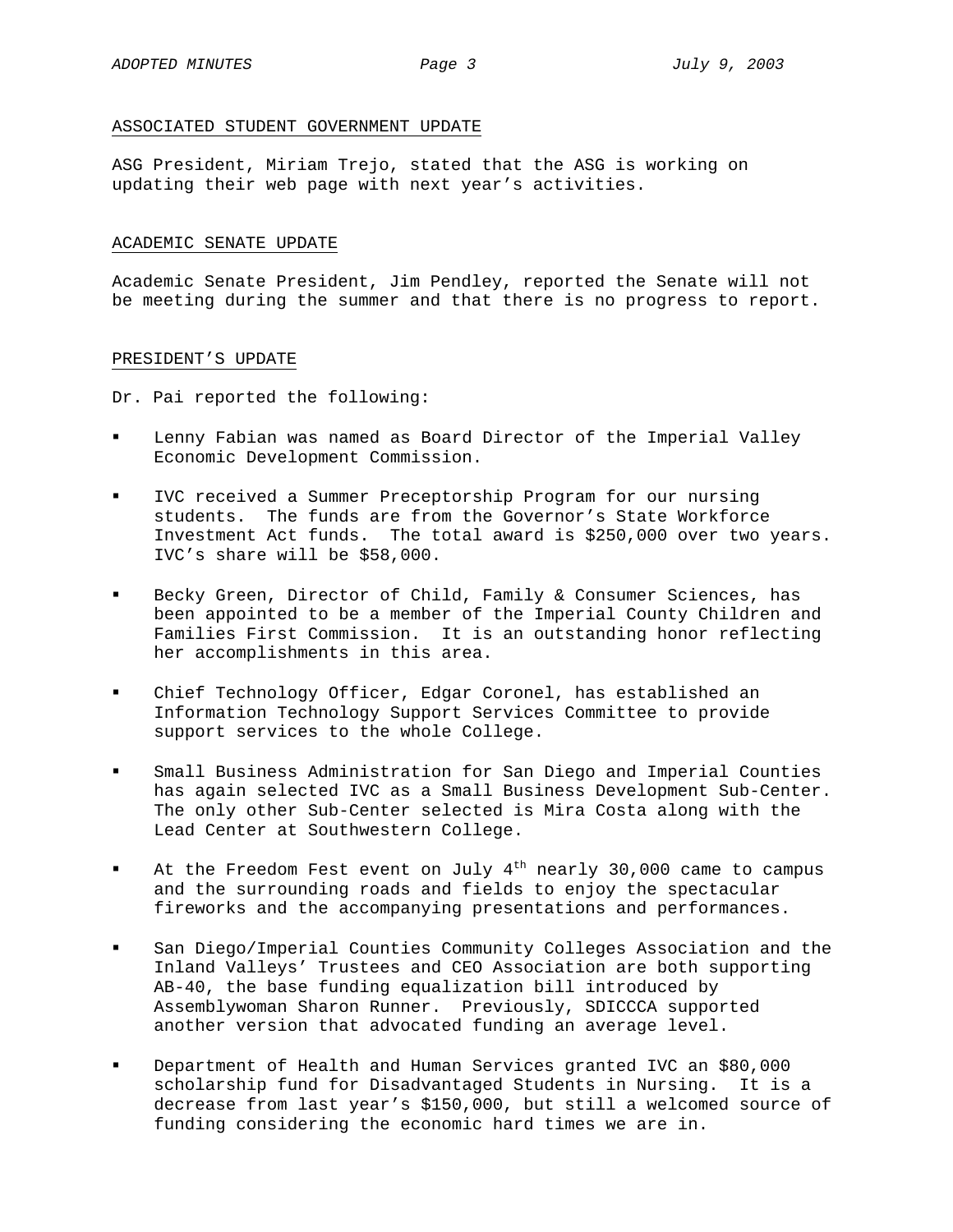## SUMMER SCHOOL & FALL 2003 REGISTRATION UPDATED

Sandra Standiford reported the following:

STATISTICS FOR SUMMER SESSION 2003

- 183 classes were offered, compared to 207 last year at this time;
- 2,733 students were enrolled, which compares to 3,402 students enrolled for the Summer Session 2002, a drop in enrollment of 19.7%;
- 73% of the students are taking 6 or more units;
- 64.5% of the enrollment is female;
- 68.7% of the students are under 25 years of age;
- **11% of the students are under 18 years of age.**

STATISTICS FOR FALL 2003 SEMESTER REGISTRATION

- Phone registration began on June 23, 2003 and will end on July 25, 2003;
- 4,717 students have classes, and last year at the same time the count was 3,733.

## PUBLIC RELATIONS VIDEO PRESENTATION

Public Relations Consultant, Bill Gay debuted the IVC promotional video. The production expense was shared with the IVC Foundation. Faculty members Krista Byrd, Scott Simpson, Cesar Guzman, and Dr. Van Decker were thanked for their involvement in the production of this video.

#### BUDGET UPDATE

Carlos Fletes distributed a copy of a news release submitted to the Imperial Valley Press on July 9, 2003, and stated the following:

- IVC is negotiating with at least two local financial institutions for short-term loans/lines of credit to maintain a sufficient cash flow in order to keep its doors open in case a state budget is not approved by mid-August.
- IVC has made a commitment to its students to begin the fall semester as scheduled.
- The College has sufficient funds to operate through the end of July, and cash flow problems will begin in August.
- The College will need about \$1.8 million each month to maintain payroll and other operational expenses.
- IVC has been able to deal with budget potential cuts without layoffs.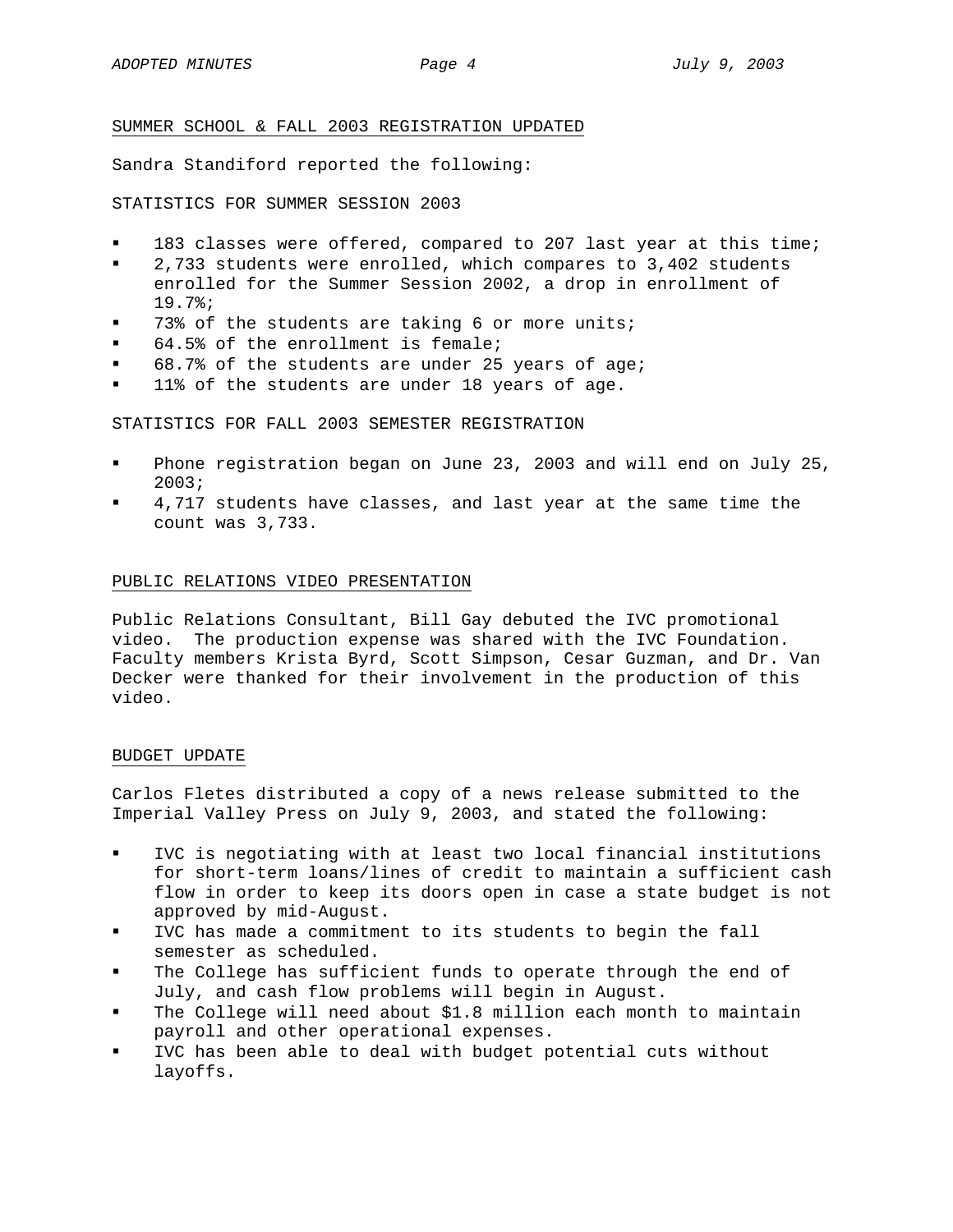# VISION DRIVEN STRATEGIC PLANNING 2003-2006

Dr. Paul Pai reported that IVC is about to begin a very important vision-driven project that will help redefine IVC's role both in the Imperial Valley and the larger society we serve. This Visioning Project will help charter IVC's course to meet the community's needs. As byproducts of this project, we will have the following:

- A Master Plan for 2003-2006;
- **Program Review as an integrated effort;**
- Planning required to address WASC accreditation recommendations due by March 15, 2004;
- A foundation to determine the feasibility of seeking a General Obligation Bond;

While there is extensive involvement on campus, there has been no consistent public involvement in either of the two Master Plans. What we want to discover is a shared vision for what we want IVC to be in three years and to create awareness of who we are and what our accomplishments are:

- Perceptions of IVC by the communities, internal and external
- Quality of Customer Service
- Quality of Instruction
- Information Sources about IVC
- Effectiveness of IVC Public Information Materials: Course Schedule, General Catalog, Program and Service Brochures, Advertisements, etc.
- Effectiveness of Business and Student Services
- Facilities like the Science Building, Classrooms, College Center, Computer Lab, Parking Lots, etc.
- Purpose of Extended Campus Centers

Bill Gay stated that this is an exciting public relations project. Public perceptions and needs will be discovered and the process will draw support for the College and create good will.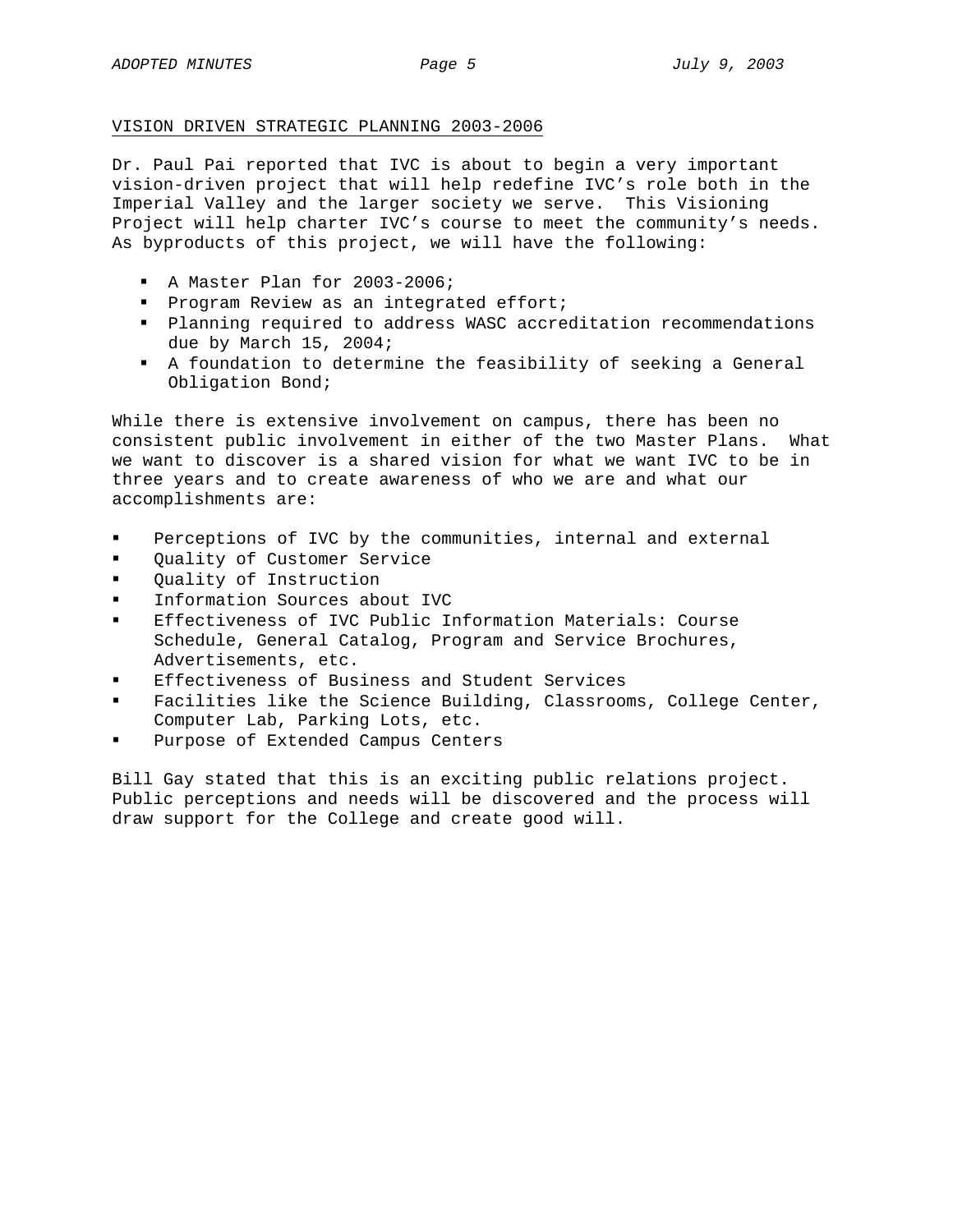M/S/C Keithly/Cardenas to approve the Minutes for June 11, 2003

M/S/C Keithly/Cardenas Resolution No. 12733: **PURCHASE ORDERS**

BE IT RESOLVED that the issuance of current year Purchase Order Nos. 304056 through 304436, 4503049 through 4503052, and 4003088 through 4003091, inclusive are approved.

BE IT FURTHER RESOLVED that the issuance of Dummy Purchase Order Nos. 302348 through 302519, inclusive are approved.

M/S/C Keithly/Cardenas Resolution No. 12734: **PAYROLL WARRANT ORDERS**

BE IT RESOLVED that Payroll Warrant Order No. 23 in the amount of \$190,443.60 and Warrant Order No. 24 in the amount of \$939,968.43 be ratified.

M/S/C Keithly/Cardenas Resolution No. 12735: **COMMERCIAL WARRANT ORDERS**

BE IT RESOLVED that Commercial Warrant Orders on the General Fund be ratified as follows:

> 45 in the amount of \$107,588.58 46 in the amount of \$249,352.89 47 in the amount of \$251,437.41 48 in the amount of \$433,558.83

M/S/C Keithly/Cardenas Resolution No. 12736: **SURPLUS PROPERTY LIST**

BE IT RESOLVED that the Board gives approval to declaring outdated non-functional property of the Imperial Community College District, as surplus property and is no longer being used for educational purposes;

BE IT FURTHER RESOLVED that the Superintendent/President and/or the Vice President for Business Services, and/or the Director of Purchasing and Warehouse be hereby authorized and instructed to dispose of the equipment in the best interest of the College as referred to in SURPLUS PROPERTY LIST, Exhibit A.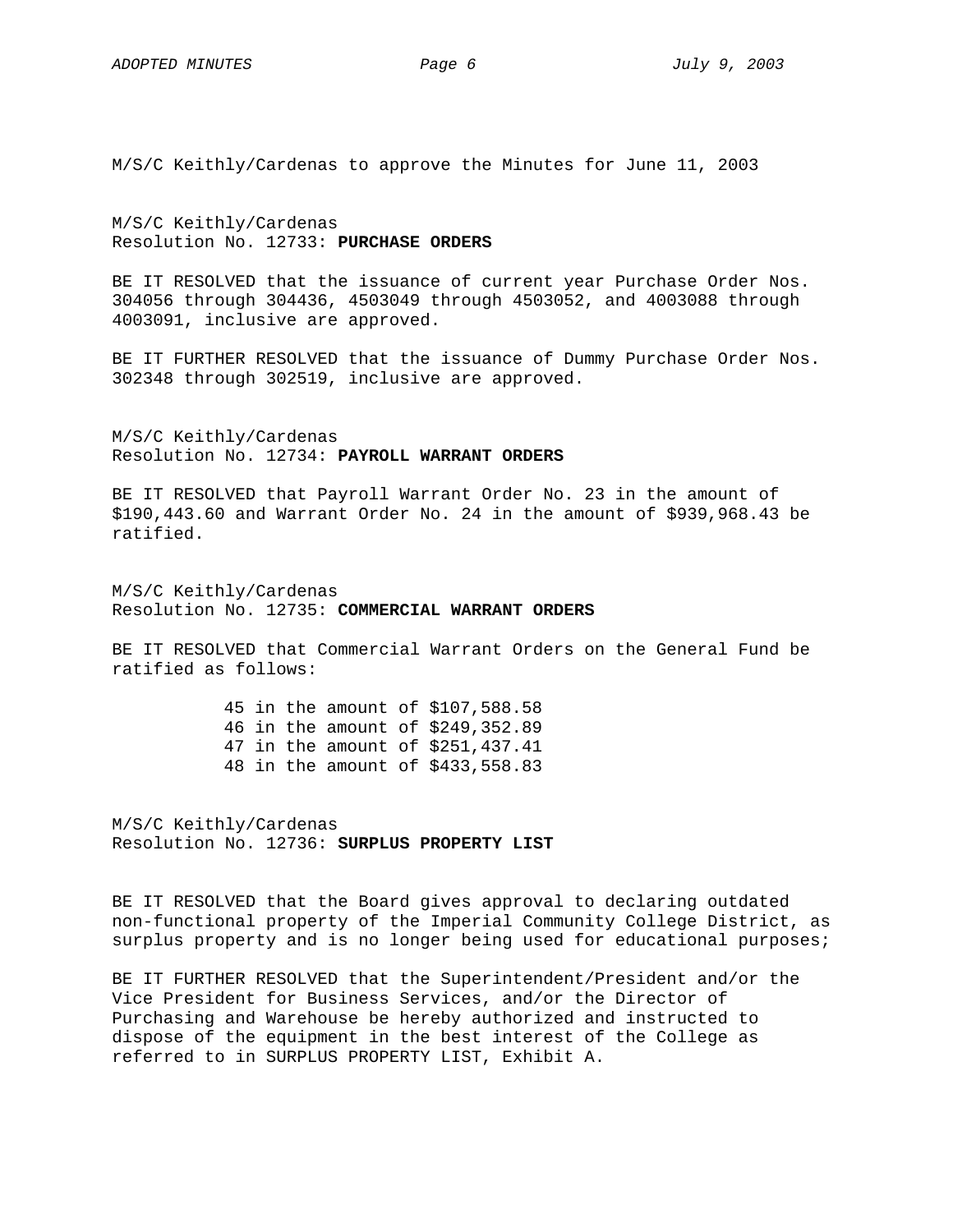*ADOPTED MINUTES Page 7 July 9, 2003* 

M/S/C Keithly/Cardenas Resolution No. 12737: **DISTRICT PURCHASES** 

WHEREAS, procurement is one of the major functions of the administration of school business; and

WHEREAS, Education Code Section 81656 and Board Policy 7.1.5.1 authorizes delegation of purchasing and contract authority;

NOW THEREFORE BE IT RESOLVED that the Vice President for Business Services under the guidance of the Superintendent/President, is hereby authorized and directed to contract for all supplies, materials, apparatus, equipment and services for the District; and

BE IT FURTHER RESOLVED that contracts or purchases in the amount of \$15,000.00 or more shall be approved by the Board of Trustees in advance of execution; and

BE IT FURTHER RESOLVED that administrative rules and regulations shall be implemented pursuant to the Education Code, Budget and Accounting Manual of the California Community Colleges, and other codes and directives as applicable; and

BE IT FINALLY RESOLVED that this policy shall be reviewed annually.

# M/S/C Keithly/Cardenas Resolution No. 12738: **DELIVERY OF DOCUMENTS TO THE IMPERIAL COUNTY SUPERINTENDENT OF SCHOOLS**

BE IT RESOLVED that the Imperial County Superintendent of Schools be authorized to mail and/or deliver warrants and correspondence from the Accounting Section of the Office of the Imperial County Superintendent of Schools for the Imperial Community College District to the Vice President for Business Services, his designee, or Mary Bell, Nancy Hoyt, Mary Carter, Susan Rodriguez, Mirtha Galindo, Betty Kakiuchi, Phyllis Gilliam, Marion Boenheim, Linda Amidon, Martha Sanchez, Sheila Dorsey-Freeman, and Zula Hartfield.

## M/S/C Keithly/Cardenas

Resolution No. 12739: **COUNTY SUPERINTENDENT'S OFFICE TO MAKE CORRECTIONS ON COMMERCIAL AND/OR PAYROLL WARRANTS**

WHEREAS, an occasional error is found in the total amount of a payment of a commercial and/or payroll warrants; and

WHEREAS, the delay of returning said warrant or warrants and the expense of returning them is not a sound business practice;

NOW, THEREFORE, BE IT RESOLVED that the Board of Trustees of the Imperial Community College District hereby authorizes the Office of Imperial County Superintendent of Schools to correct the commercial warrant in any amount not to exceed ten dollars (\$10.00), and make corrections to the payroll warrant in any amount necessary.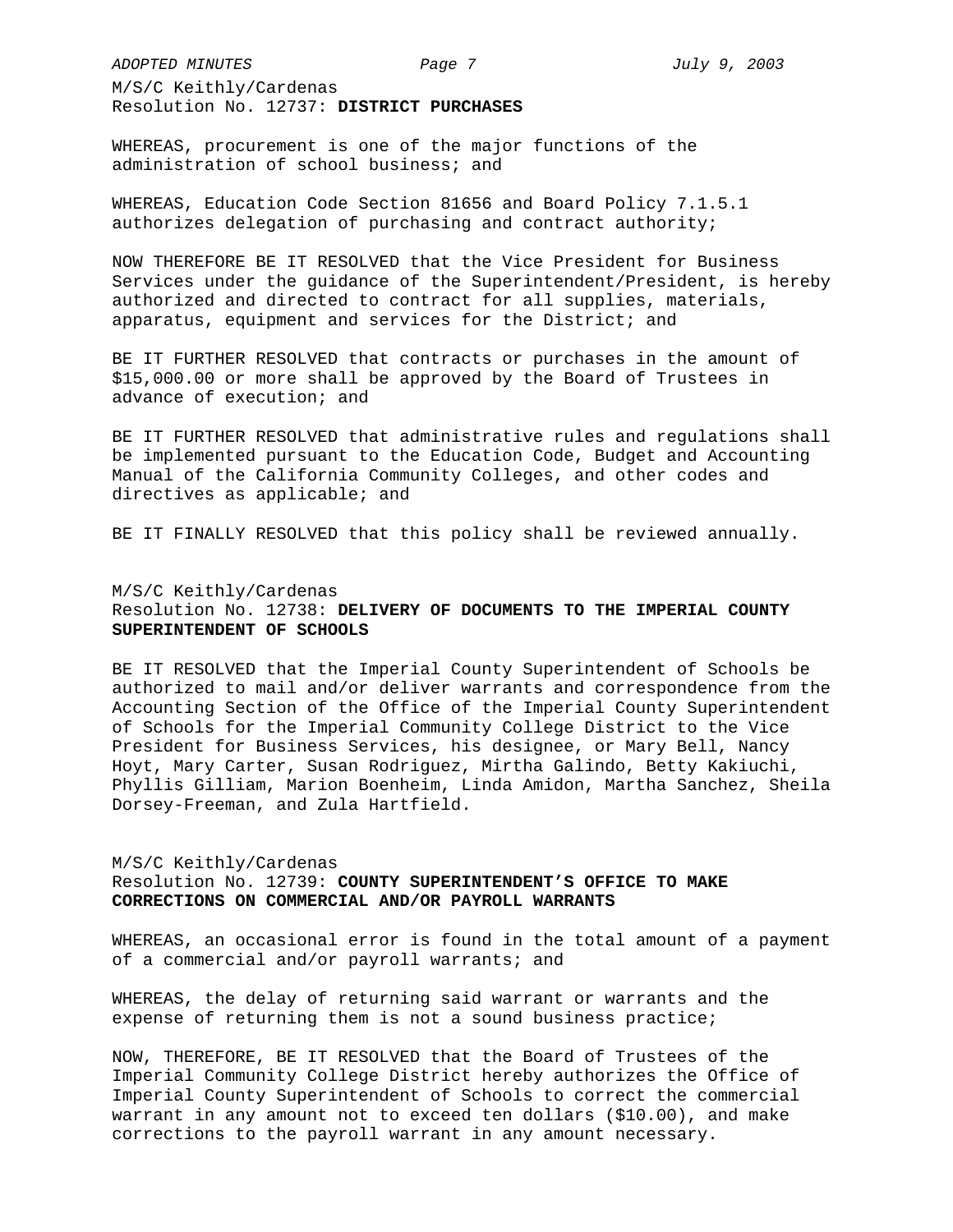M/S/C Keithly/Cardenas Resolution No. 12740: **SCHOOL ORDERS**

BE IT RESOLVED that pursuant to Education Code Section 42632/85232, the Imperial Community College District Board of Trustees, representing Imperial County, hereby authorizes the following persons to sign any and all orders (not to exceed \$15,000) in the name of said District during the 2003-2004 school year:

Dr. Paul Pai, Superintendent/President Carlos Fletes, Vice President for Business Services John Hunt, Vice President for Academic Services Dr. Victor Jaime, Vice President for Student Services Laurie Franks, Director of Purchasing and Warehouse

M/S/C Keithly/Cardenas Resolution No. 12741: **AUTHORIZED AGENTS**

BE IT RESOLVED that the Superintendent/President, Vice President of Business Services, Vice President of Academic Services, Vice President of Student Services, and the Director of Human Resources be designated the "Authorized Agents" for the Imperial Community College District to sign the following documents:

> Notices of Employment Notices of Termination Changes of Salary Payroll Authorization Commercial Warrant Orders State Compensation Insurance Claims State Teachers' Retirement Membership Forms Time Sheets Notices of Leave of Absence State and Federal Project Requests PERS Membership Forms Any Other Items Approved by the Superintendent

M/S/C Keithly/Cardenas Resolution No. 12742: **AUTHORIZED AGENTS**

BE IT RESOLVED that the following persons be designated as "Authorized Agents" to sign the documents indicated for the 2003-2004 school year:

| Student Notices of | Superintendent/President                 |  |  |  |
|--------------------|------------------------------------------|--|--|--|
| Employment         | Vice President, Business Services        |  |  |  |
|                    | Vice President, Student Services         |  |  |  |
|                    | Vice President, Academic Services        |  |  |  |
|                    | Dean of Financial Aid and State Programs |  |  |  |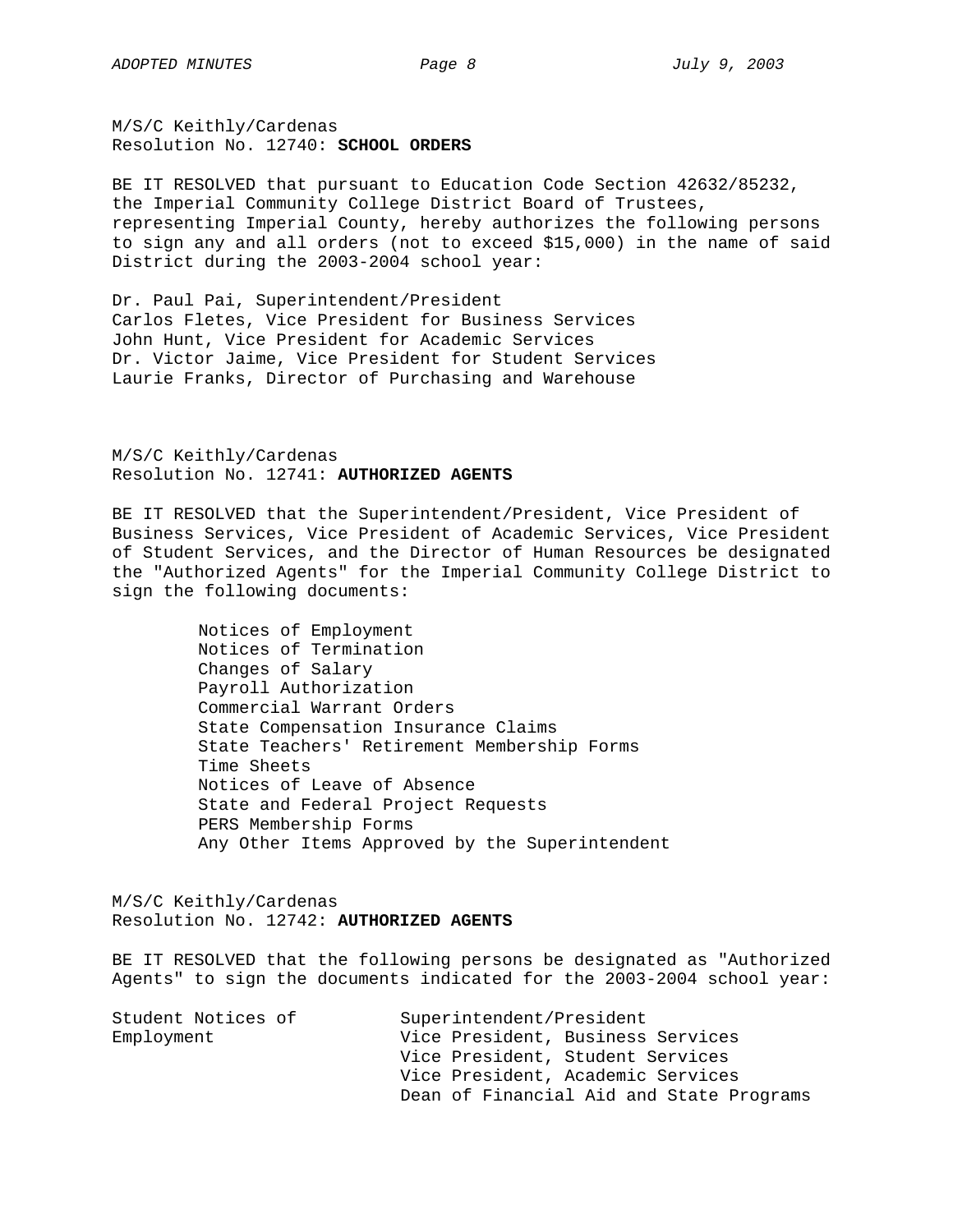M/S/C Keithly/Cardenas Resolution No. 12743: **AUTHORITY TO SIGN CHECKS** 

BE IT RESOLVED that the following persons be authorized to sign checks for the accounts indicated for the 2003-2004 school year:

IVC Grants Account (2 signers) Superintendent/President Vice President for Business Services Vice President for Student Services Vice President for Academic Services Dean of Financial Aid/State Programs Director of Fiscal Services Associated Students (2 signers) Superintendent/President Vice President for Business Services Vice President for Student Services Vice President for Academic Services Director of Student Affairs Associated Students Treasurer Director of Fiscal Services Campus Organizations (2 signers) Superintendent/President Vice President for Business Services Vice President for Student Services Vice President for Academic Services Director of Student Affairs Director of Fiscal Services Revolving Account (1 signer) Superintendent/President Vice President for Business Services Vice President for Student Services Vice President for Academic Services Director of Fiscal Services IVC 125 Flex Plan (1 signer) Superintendent/President Vice President for Business Services Vice President for Student Services Vice President for Academic Services Director of Fiscal Services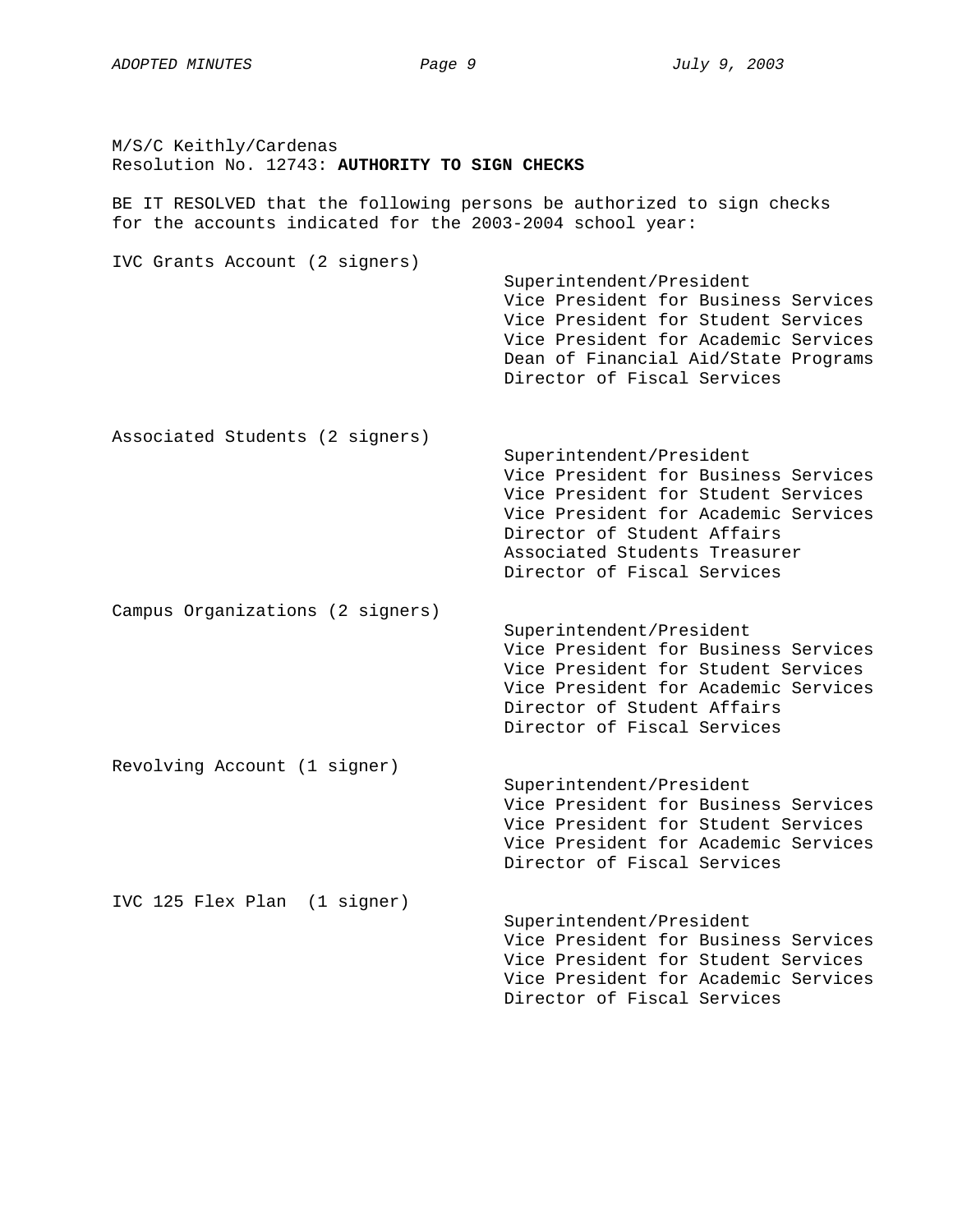IVC Trust Account (2 signers)

Superintendent/President Vice President for Business Services Vice President for Student Services Vice President for Academic Services Dean of Financial Aid/State Programs Director of Fiscal Services

IVC Holding Account (1 signer)

Superintendent/President Vice President for Business Services Vice President for Student Services Vice President for Academic Services Director of Fiscal Services

M/S/C Keithly/Cardenas Resolution No. 12744: **INVESTMENT OF MONIES** 

BE IT RESOLVED that the Vice President for Business Services is hereby empowered to authorize and instruct the Treasurer of Imperial County to invest monies not required for the immediate necessities of the Imperial Community College District, as determined by him. Said funds are to be used to establish an interest bearing inactive bank deposit account for the period specified, or to purchase United States Government Bonds, notes, bills, or certificates for the account of Imperial Community College District; and

BE IT FURTHER RESOLVED that said Imperial County Treasurer be authorized and instructed to deposit for safekeeping, in a legal depository, in the State of California or New York, any such bonds notes, bills, and certificates purchased for the account of Imperial Community College District; and

BE IT FURTHER RESOLVED that this resolution be reviewed and acted upon annually.

M/S/C Cardenas/Acuña Resolution No. 12745: **CHILD CARE CENTER**

BE IT RESOLVED that the Governing Board of the Imperial Community College District authorizes entering into local agreement number GCTR-3077/13-6315-00-3, for fiscal year 2003-2004, in the amount of \$425,954.00, with the California State Department of Education, and that Dr. Paul Pai, Superintendent/President, and John Hunt, Vice President for Academic Services are authorized to sign the transaction for the Governing Board.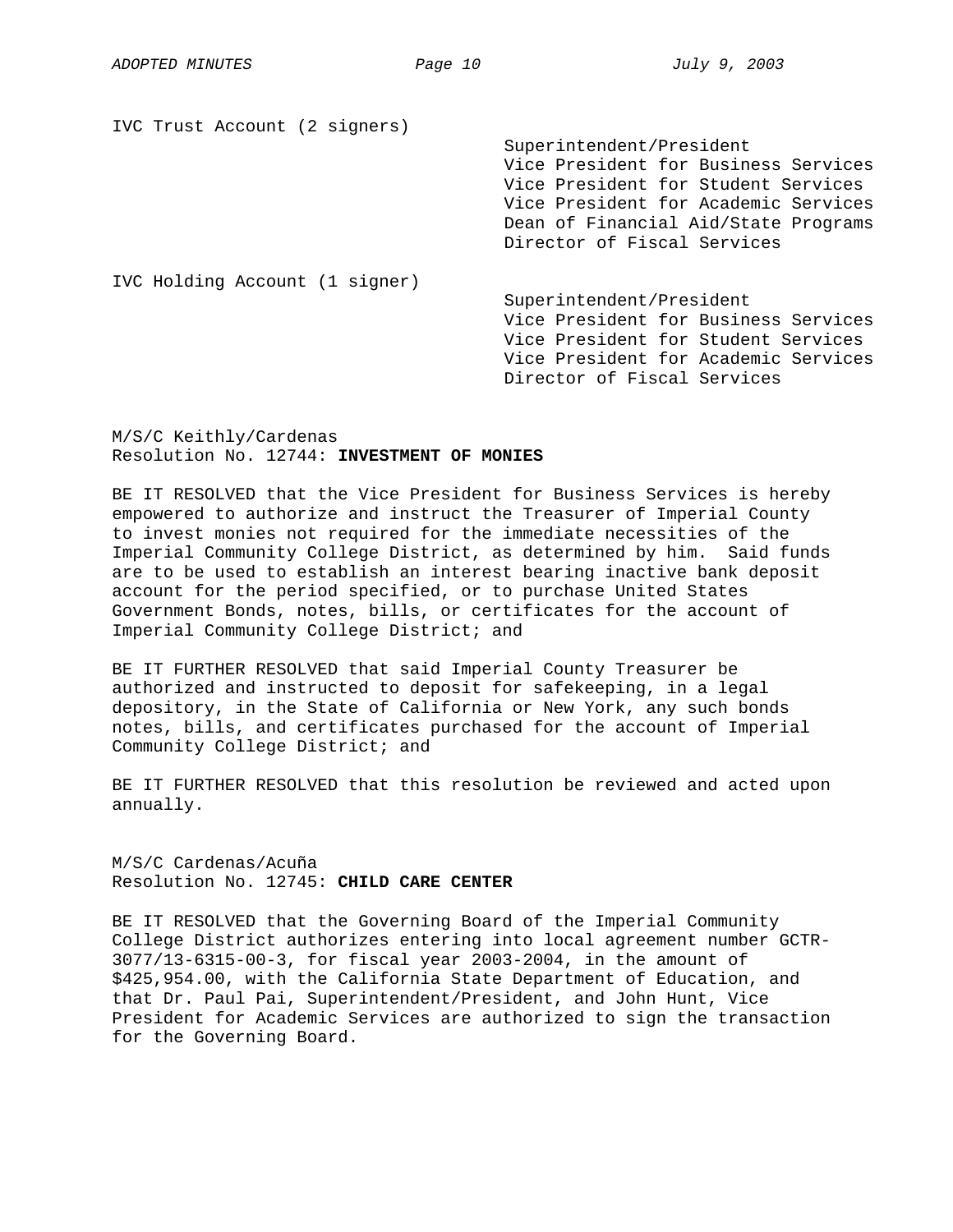M/S/C Cardenas/Acuña Resolution No. 12746: **CHILD DEVELOPMENT FEDERAL BLOCK GRANT**

BE IT RESOLVED that the Governing Board of the Imperial Community College District authorizes entering into local agreement number FCTR-3031/13-6315-00-3, for fiscal year 2003-2004, in the amount of \$54,007.00, with the California State Department of Education, and that Dr. Paul Pai, Superintendent/President, and John Hunt, Vice President for Academic Services are authorized to sign the transaction for the Governing Board.

M/S/C Cardenas/Acuña Resolution No. 12747: **CHILD DEVELOPMENT PROGRAMS (FEDERAL)**

BE IT RESOLVED that the Governing Board of the Imperial Community College District authorizes entering into local agreement number FCAP-2048/13-6315-00-2, for fiscal year 2002-2003 through 2003-2004, in the amount of \$2,522.00, with the California State Department of Education, and that Dr. Paul Pai, Superintendent/President, and John Hunt, Vice President for Academic Services are authorized to sign the transaction for the Governing Board.

M/S/C Keithly/Wong to go into Closed Session

- 1. NEGOTIATIONS UNDER THE EDUCATIONAL EMPLOYMENT RELATIONS ACT Conference with District Negotiators RE: Direction for Negotiations
- 2. CONFERENCE WITH LEGAL COUNSEL ANTICIPATED LITIGATION Significant exposure to litigation pursuant to subdivision (b) of section 54956.9: One Case
- 3. CONFERENCE WITH LEGAL COUNSEL EXISTING LITIGATION Subdivision (a) of section §54956.9) Name of cases: C. Marylynn Carlson, Case No. LM-1781-E Craig R. Luoma, Case No. 1780-E
- 4. PUBLIC EMPLOYEE DISCIPLINE/DISMISSAL/RELEASE
- 5. CONFERENCE WITH REAL PROPERTY NEGOTIATORS PROPERTY: 1681 West Main, El Centro Negotiating Parties: Imperial Community College District and Essex Realty Under negotiation: price, terms of payment, tenant improvements
- 6. CONFERENCE WITH REAL PROPERTY NEGOTIATORS PROPERTY: 646 Main Street, El Centro Negotiating Parties: Imperial Community College District and Brooks Anderholt for the Pacific Media Corporation Under negotiation: price, terms of payment, tenant improvements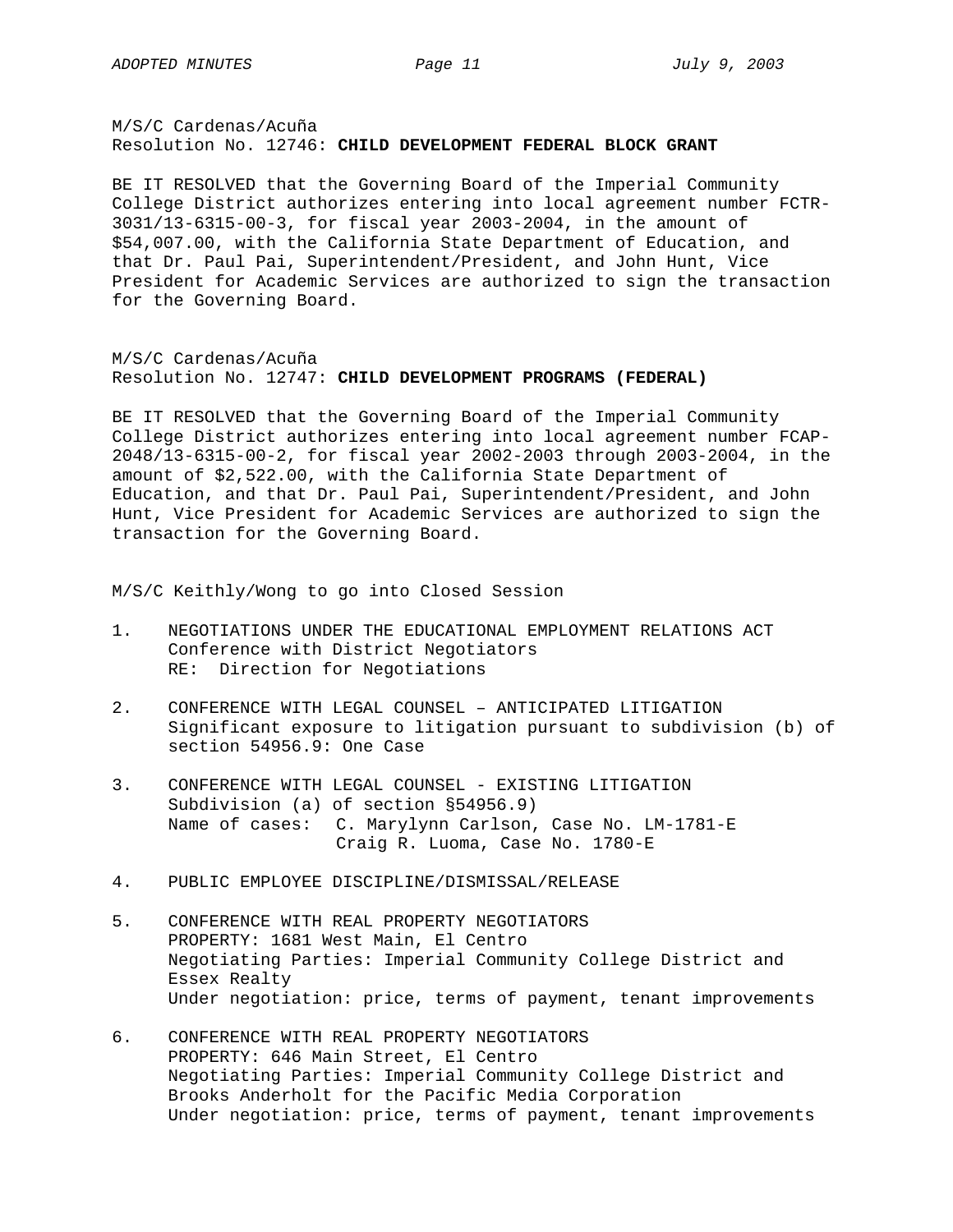7. CONFERENCE WITH REAL PROPERTY NEGOTIATORS PROPERTY: Fourth Street and Aurora Drive, El Centro Negotiating Parties: Imperial Community College District and Castillo Construction for Preciado Family Trust Under negotiation: price, terms of payment, tenant improvements

M/S/C Keithly/Wong to go back to Open Session

President Medina announced that the Board was provided information regarding Items 1, 2, 3, and 4. The Board gave direction to the Administration relating to Items 5, 6, and 7.

M/S/C Keithly/Wong Resolution No. 12748: **ACADEMIC RETIREMENT** 

BE IT RESOLVED that the Board accepts, with sincere regret, the retirement of Richard K. Hann, Philosophy Professor, effective December 31, 2003.

BE IT FURTHER RESOLVED that sincere appreciation be expressed for his 36 years of service to Imperial Valley College.

M/S/C Keithly/Cardenas Resolution No. 12749: **ACADEMIC RETIREMENT** 

BE IT RESOLVED that the Board accepts, with sincere regret, the retirement of Jimmy R. Pendley, Science Professor, effective December 31, 2003.

BE IT FURTHER RESOLVED that sincere appreciation be expressed for his 36 years of service to Imperial Valley College.

M/S/C Keithly/Wong Resolution No. 12750: **ACADEMIC RETIREMENT** 

BE IT RESOLVED that the Board accepts, with sincere regret, the retirement of Dr. Robert L. Wilhelm, Political Science and Geography Professor, effective December 31, 2003.

BE IT FURTHER RESOLVED that sincere appreciation be expressed for his 33.5 years of service to Imperial Valley College.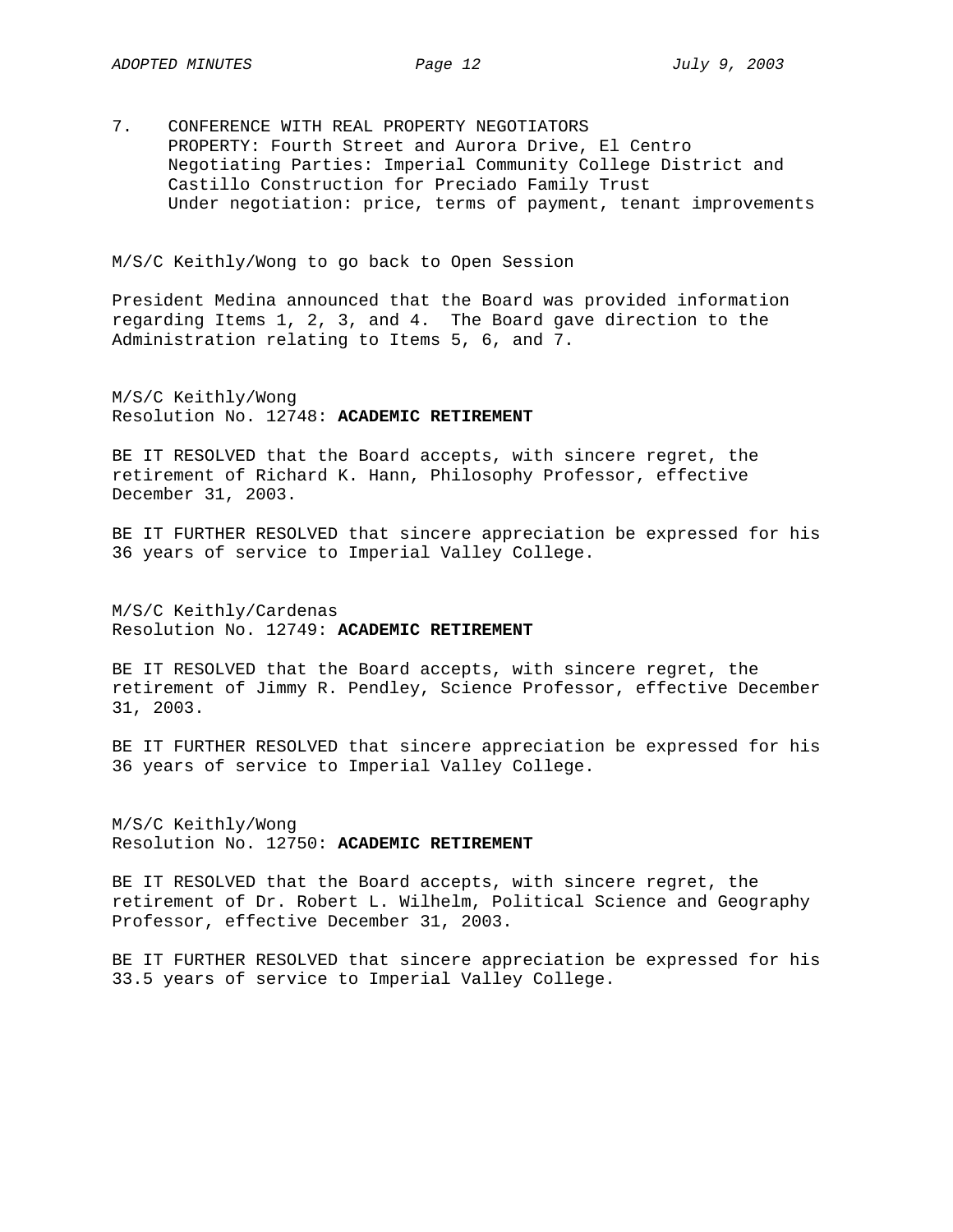M/S/C Cardenas/Keithly Resolution No. 12751: **EMPLOYMENT OF DIRECTOR OF HUMAN RESOURCES** 

BE IT RESOLVED that Board approves the recommendation of the Hiring/Screening Committee with the approval of the Superintendent/ President, that Dr. Marion Boenheim be employed as Director of Human Resources/EEO, a full-time administrative position effective June 30, 2003.

M/S/C Cardenas/Wong Resolution No. 12752: **ACADEMIC LEAVE OF ABSENCE** 

BE IT RESOLVED that Board approves a leave of absence for Mardjan Shokoufi, without pay, with health and welfare benefits, in accordance with Article VI (Family and Medical Leave) of the Agreement between the Imperial Community College District and the Imperial Valley College Chapter CCA/CTA/NEA, and the leave of absence will be for the balance of the Fall 2003 Semester after expiration of maternity leave.

M/S/C Cardenas/Wong Resolution No. 12753: **TEMPORARY ACADEMIC PERSONNEL**

BE IT RESOLVED that the following personnel be employed temporarily, on a part-time hourly basis, for the 2003 Summer Session, in accordance with the hourly rate provided in Resolution No. 12564. Employment is contingent upon verification of records, credentials, continued funding of the grant indicated, and approval of the program officer:

| NAME | PROJECT POSITION | FUNDING |
|------|------------------|---------|
|      |                  |         |

Necochea, Alejandro Counselor Federal

M/S/C Cardenas/Wong Resolution No. 12754: **PER-SESSION INSTRUCTOR EMPLOYMENT** 

BE IT RESOLVED that the following personnel be employed during the 2003-2004 academic year, as credentialed, at the hourly rate provided for in Resolution No. 12564. Employment is contingent upon verification of records, credentials, and sufficient enrollment, or whether the class is essential to a full-time instructor's load:

NAME POSSIBLE ASSIGNMENT

| Aguirre, Justina    | Nursing               |
|---------------------|-----------------------|
| Altamirano, Susan   | ESL                   |
| Araiza, Carlos      | Automotive Technology |
| Araiza, Mauro       | Spanish               |
| Arevalo, Gregory    | ESL                   |
| Arevalo, Jim        | ESL                   |
| Arguelles, Trinidad | Human Relations       |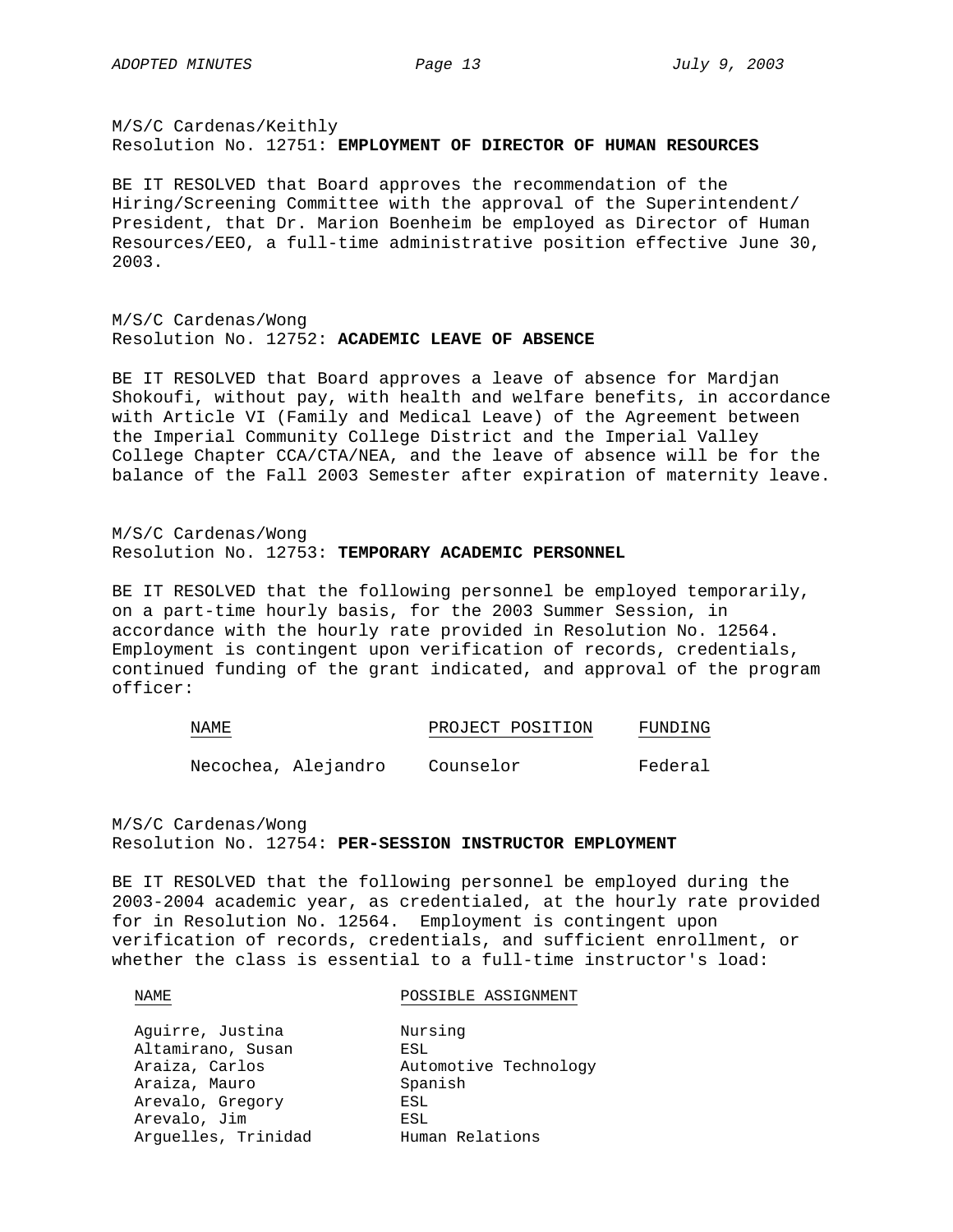Arzaga, Michael ESL Baeza, Fred Welding Benito, Yolanda DSP&S Recreation Berker, Enola Health Assistant Blair, Pauline and ESL Bradshaw, David Magriculture Burch, Steve **Agriculture** Canchola, Guadalupe Spanish Cannon, Jimmie Music Cardenas, Lucia Spanish Case, Frank English Castillo, Kelly Mathematics Ceasar, Ted DSP&S Clark, Paul Philosophy Collins, George **Anthropology** Collins, Karen anthropology Colunga Jr., Ramiro ESL/Music Conchola, Guadalupe Spanish Cornejo, Frank Water Treatment Cozzani, Alejandro Mathematics De Leon, Felix Mater Treatment<br>
De Leon, Ylaria Mater DSP&S<br>
Delgado, Manuel Political Science De Leon, Ylaria<br>Delgado, Manuel Delgado, Manuel Political Science Delys, John ESL Dibb, David English Dolf, Paula DSP&S/CFCS Dorsey, Tanya Human Relations Duarte, Carlos Mathematics Escalera, Joe Mathematics Estrada, Jorge Art Evers, Douglas FSL Fajardo, Lourdes Spanish Ferguson, Douglas Speech Finnell, Lillian Human Relations Fisher, Raenelle History Fletes, Marilu ESL Freitas, Linda Art/DSP&S Garay, Jeronimo Mathematics Garcia, Margarita ESL Garcia, Maria I. ESL Garcia, Maria I.<br>Garrie, Ronnie Automotive Technology<br>Gaytan, Julio Spanish Gaytan, Julio

*ADOPTED MINUTES Page 14 July 9, 2003*  Benavidez, Benny Correctional Science Buchanan, Debra Physical Education Cameron, Michael Computer Information Systems Cantwell, Jeffrey Computer Information Systems Cole, William Physical Education Contreras, Rafael Physical Education Cota, Edward Correctional Science Deyo, Valerie **Physical Education** Dizon, Milagros American Sign Language Eaton, Christopher Administration of Justice Finnell, Gaylla Correctional Science Ford, Eileen Independent Studies/Library Garcia, Ana Physical Education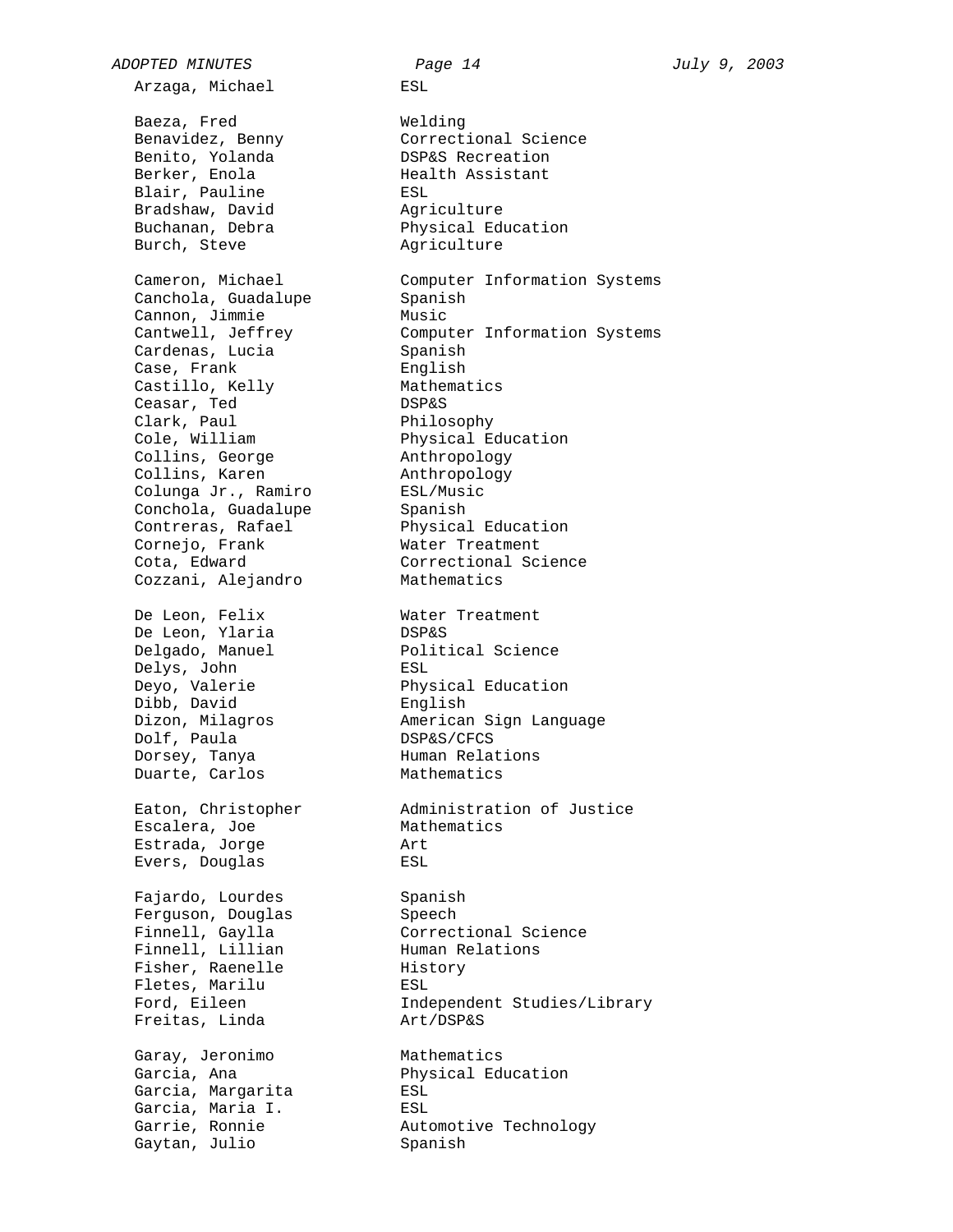Goodsell, Michael and English Herbert, Robert Social Science Hernandez, Adrian ESL Hernandez, Oscar Mathematics Hill, Eugene<br>Hinshaw, Carl Hodge, William Houck, Linda English Jimenez, Javier **Electronics** Jimenez, Ricardo Electronics Jones, Romayn<br>Jordinae, Diane CFCS Kelley, Ryan HT/CFCS Khan, John Art Limon, Veronica and ESL Lizarraga, John Binglish Loper, Jackie Mater Treatment Lopez, Manuel english Lopez, Teresa Love, Mary **Mathematics** MacDonald, Andara Macholtz, Madeleine<br>
Machuca, Victor<br>
Macias, Claudia<br>
Magos, Maria<br>
ESL<br>
ESL<br>
ESL Machucu, .\_<br>Macias, Claudia Magos, Maria **ESL** Marquez, Arturo ESL Martin, Mariano Welding Mitosinka, Jackie ESL Moran, Santos **Mathematics** Murray, Charlotte Biology Nicholson, Ronald English Niebla, Eduardo Chemistry Nippins, Fred Fire Technology Norris, Terry **English** Paine, Yvonne English Pascua, Darrol **Water** Treatment Peck, Judy<br>Peralta, Rosa Pond, Dennis **Music** Quinn, Theresa<br>Quintana, Helena

*ADOPTED MINUTES Page 15 July 9, 2003*  Green, Becky Child, Family and Consumer Sciences Grima, Jason **Automotive Technology** Hernandez, Oscar Mathematics<br>
Higgins, Brenda Individual Studies-Nursing Music<br>Music<br>Mathematics<br>Social Science<br>Fnglish Jaime, Jose Computer Information Systems Jones, Romayn Physical Education Knaak, Manfred **Anthropology/Geography** Knapp, Leslie Administration of Justice Leal, Jaime **Automotive Technology** Love, William Agriculture/Environmental Science Scienc Speech<br>Agricultural/Environmental Science Mason, Charles American Sign Language Palacio, John Physical Education Peralta, Rosa Independent Studies-Nursing Plascencia, Jose ADS/Psychology/Social Work Administration of Justice<br>ESL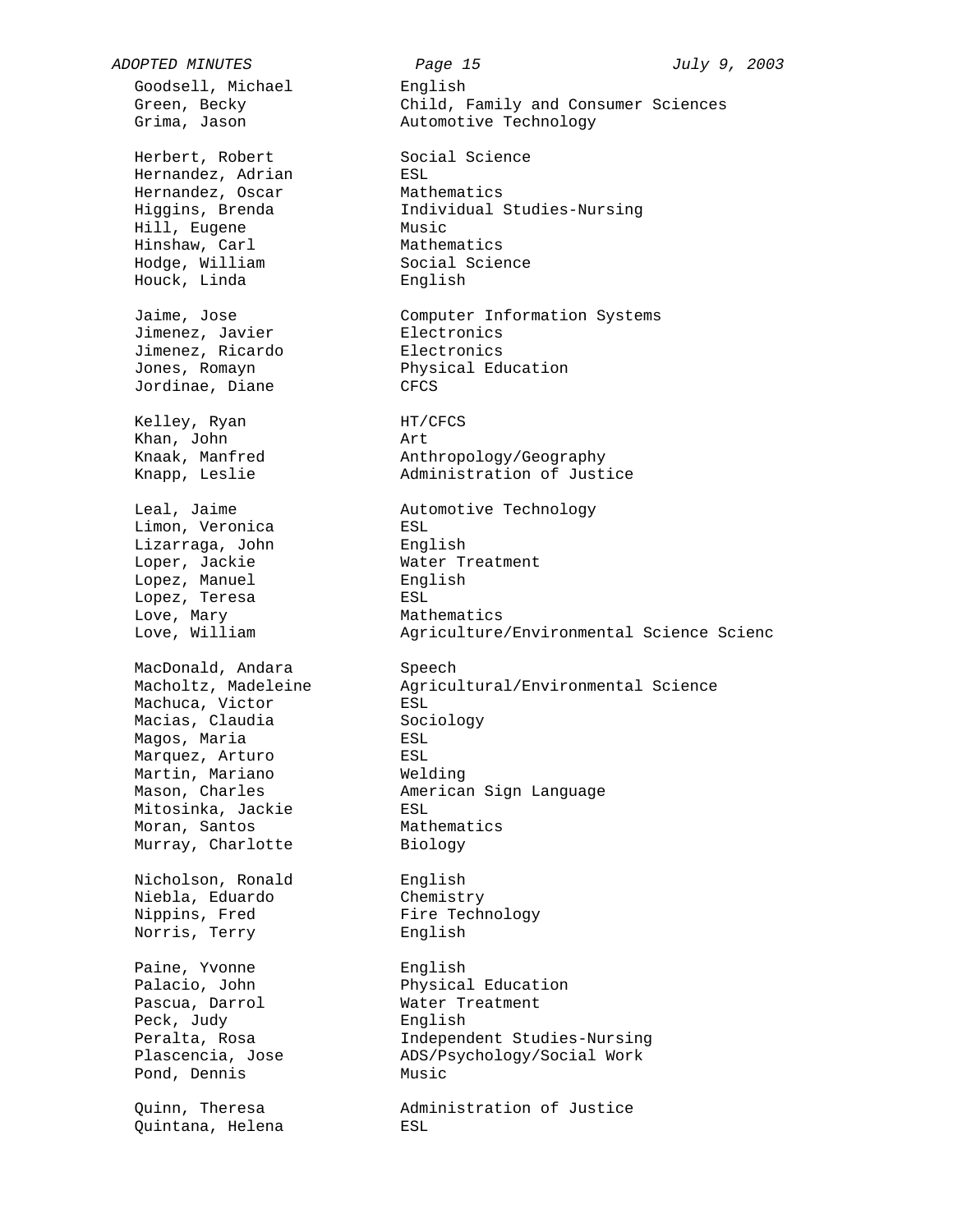*ADOPTED MINUTES Page 16 July 9, 2003*  Rahiotis, Miguel Human Relations Ramos, Angelica Physical Education Razo, Keila **ESL** Reel, Rebecca Speech Rhoades, Robert Mathematics Richwine, Harold Physical Education Rivera, Alfredo Welding Rojas, Leroy History Roman, Donanciano Spanish Ruiz, Emilio ESL Sadorra, Augustine Business Sanchez, Gerardo Mealth Education Sharpe, John ESL Silva, Efrain and Business Silva, Ernest ESL Simon, Darren English/Journalism Smith, Donald English Smith Ruth **Music** Solomon, Benjamin Speech Sorenson, Bonnie and Biology Storey, Charles **Business** Suarez, Velarmino Mathematics Swearingen, Michael History Torres, Jesus **ESL** Torres, Tim ESL Travis, Ben ESL Travis, Reyna Spanish Trevino, Elizabeth Human Relations Van Winkle, Sally DSP&S Varela-Ham, Ruben Mathematics Verbrugh, Richard Administration of Justice Walther, Kimberly Mathematics Welisch, Michael Art Whitman, William Mathematics Wilcox, Karen **Anthropology** Young, Patty Speech Zwart, Martin Physical Education

Ronco, Thomas Computer Information Systems Staton, Jack and Moministration of Justice/CSI Tally, Sue Child, Family and Consumer Studies